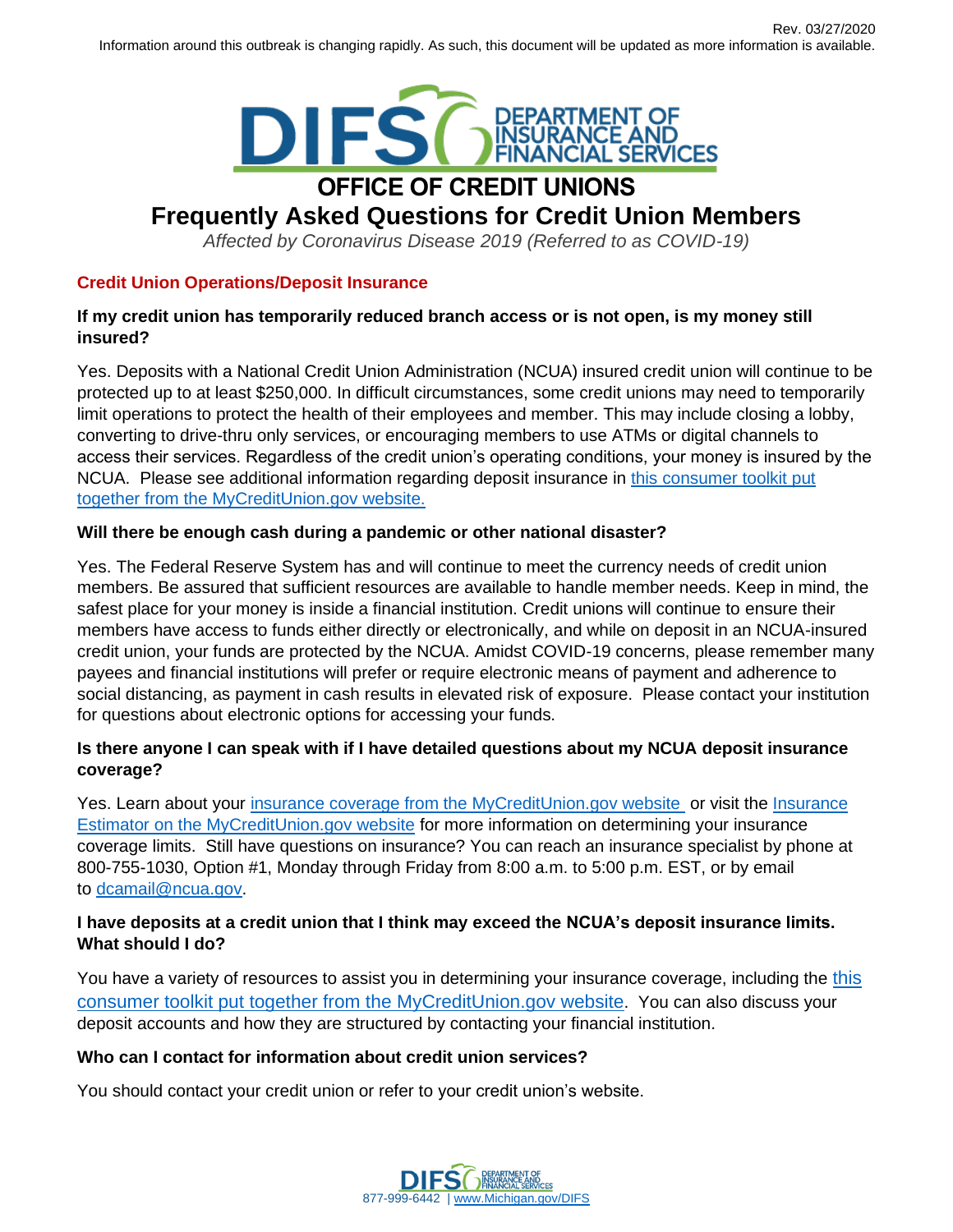## **Access to Money**

## **I've relocated due to COVID-19, will local credit unions cash my checks if I'm not a member of the credit union?**

While each institution will make their determination which services to offer, you may ask the new credit union you are dealing with to call your credit union to determine your account balance and to consider allowing you to complete your transactions with them, as a non-member of that institution. You may also want to consider opening a new credit union account in the area in which you have relocated. Opening a deposit account at a financial institution does not affect a consumer's credit report.

#### **I'm concerned about ATM fees increasing as I don't have access to my credit union's ATM network but need cash due to COVID-19 related issues. Who do I contact regarding this concern?**

Please contact your credit union and explain your situation. Many institutions are easing restrictions on some services; your credit union can best advise you of your options.

#### **I need to withdraw money from my certificate of deposit to help pay for unexpected expenses as a result of COVID-19. Will my credit union let me withdraw my money without penalty?**

You should contact your credit union directly to confirm their current policy regarding fees on early withdrawals in connection with any planned withdrawal of funds from a time deposit account.

## **Our community is being encouraged to use social distancing to help stop the spread of COVID-19. My credit union is restricting lobby access to branching facilities and I need to go to my credit union to get cash and conduct transactions. What should I do?**

Contact your credit union's member support line to ask for assistance in meeting your financial needs. Credit unions may be offering expanded services through the use of drive-up teller windows or providing assistance at ATMs located outside of the branch office. Credit union employees may also help you set up or use online banking, or the bank's mobile app and digital channels, to complete transactions such as depositing a check to your credit union account or paying bills. In addition, you may want to consider signing up for direct deposit so that a paycheck or public benefits payment goes directly into your account at the financial institution.

#### **I can't reach my credit union by phone or internet. What should I do?**

Some credit union branches heavily impacted by COVID-19 may have limited personnel in place to immediately answer calls, and some may need to temporarily close to protect their employees. If a message is not returned in a reasonable time, you can go to NCUA's [website](https://mapping.ncua.gov/ResearchCreditUnion.aspx) to obtain a credit union's contact information, or you can contact the Office of Credit Unions if you have questions at 517-284-8800 or 877-999-6442 (Toll-Free).

#### **How can I protect against fraud or scams?**

Protect your personal and financial information. Understand that criminals may take advantage of COVID-19 by using fraudulent websites, phone calls, emails, and text messages claiming to offer "help" but may be trying to trick people into providing Social Security numbers, bank account numbers, and other valuable details. Do not divulge your credit union or credit card numbers or other personal information over the phone unless you initiated the conversation with the other party and you are certain of the identity of the person you are speaking with. In addition, you should be cautious about online solicitations. Be on guard against imposters who contact you claiming to be government employees or

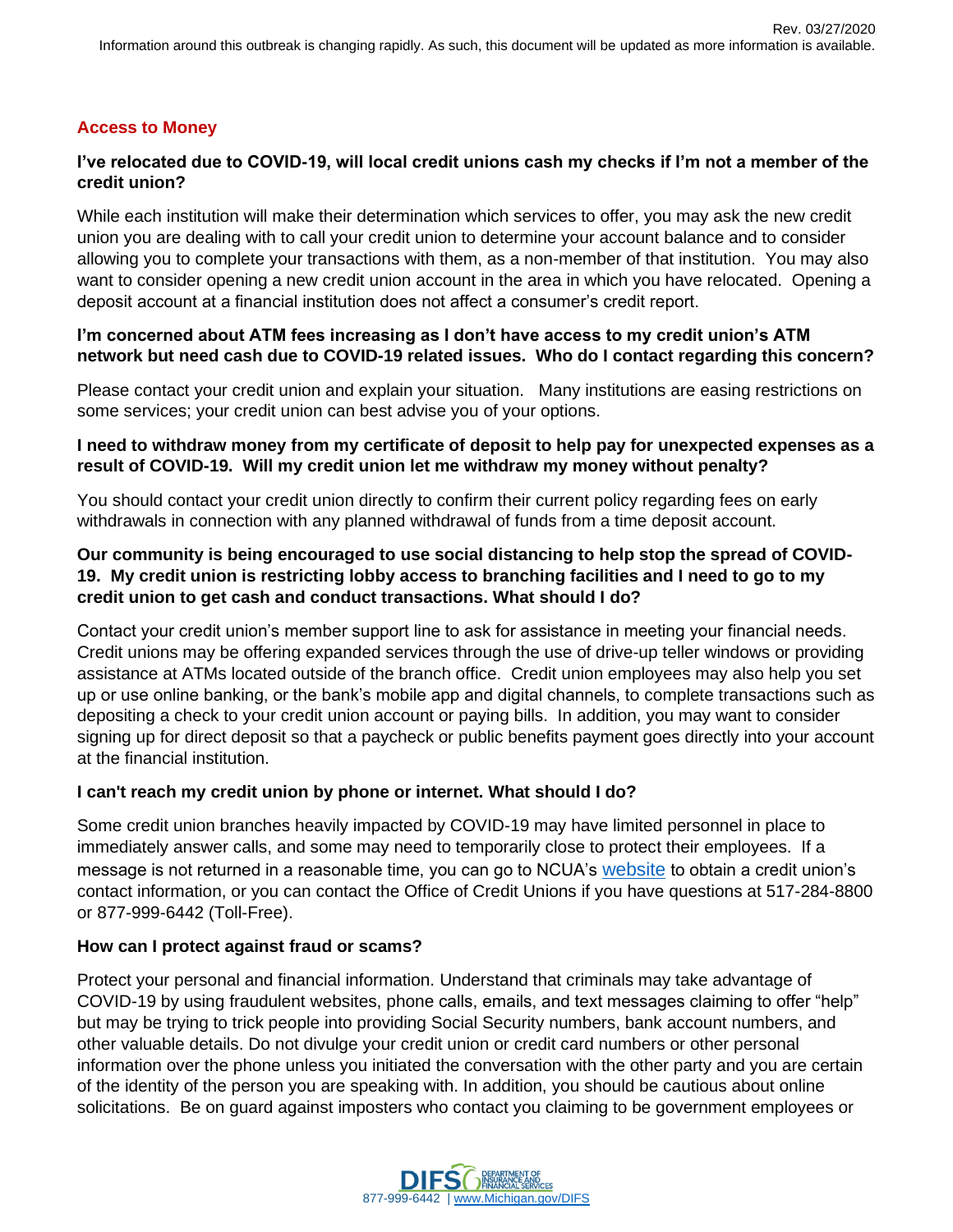volunteers and who ask for personal financial information or money. Reject offers to cash a check for someone in exchange for a fee, even if the financial institution makes the funds available to you right away, as it may later turn out that the check was fraudulent.

## **I didn't receive my direct deposit. What should I do?**

Contact your employer to ensure that payroll operations are functioning as normal and to verify that funds were sent to the correct account and ask for the date they are scheduled to be deposited into your account.

# **Credit Topics**

## **I am no longer working due to COVID-19 and don't have the income to live on and meet my payments. If I miss some loan payments, how will this affect my credit? Will I be charged late fees?**

The Office of Credit Unions is encouraging credit unions to be understanding during this time and work with members seriously affected by COVID-19 related developments, including temporary business closures, slowdowns, or sickness. However, before skipping payments or otherwise operating in a manner that differs from the terms of a loan, contact your credit union to determine its flexibility during this time.

- Immediately contact your creditors if you do not think you can pay your bills or make credit card or loan payments on time. Paying your debts late or not at all can result in penalties, interest charges, and damage to your credit score. Your creditors may work with you toward a solution, but it is important to contact them as soon as possible and explain your situation.
- If you have additional concerns or a complaint with a business such as a financial institution or an insurance company, be proactive. First, contact the firm directly. If that does not produce the desired results, you may contact the appropriate federal or state regulatory agency for help or guidance.

# **Identity Theft / Verification**

# **What steps can I take to prevent identity theft and what can I do if someone steals my identity?**

If you feel ID theft is a concern, or have reason to believe you may be a victim of ID theft, you may place a "fraud alert" on your credit file, by contacting the fraud department at one of the three major credit bureaus for which contact information appears below:

- Equifax: 1-800-525-6285; [www.equifax.com](http://www.equifax.com/)
- Experian: 1-888-EXPERIAN or 1-888-397-3742; [www.experian.com](http://www.experian.com/)
- TransUnion: 1-888-909-8872; [www.transunion.com](http://www.transunion.com/)

You only need to notify one credit bureau. The one that processes your fraud alert will notify the other two. Those two then must place fraud alerts in your file.

Placing a "fraud alert" on your credit file can help prevent a thief from opening new accounts or making changes to your existing accounts. **Be aware, however, that placing an alert on your credit file also** 

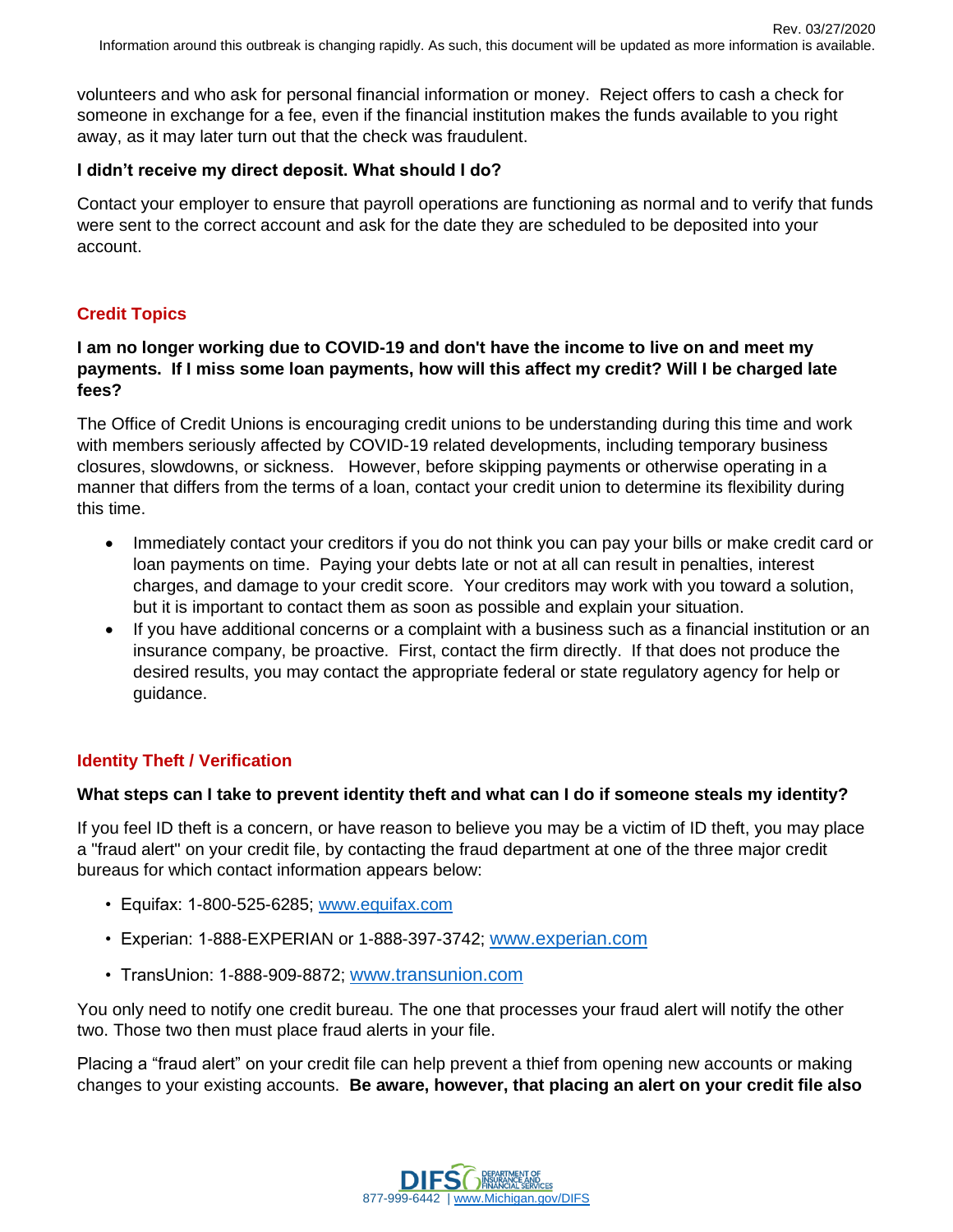## **may prevent you from opening an account unless the financial institution can contact you and positively confirm your identity and that you are applying for credit.**

In addition, people who think their personal information has been misused should contact the local police. They also can contact and file a complaint with the Federal Trade Commission by phone at 877- IDTHEFT or 1-877-438-4338 or TDD 1-866-653-4261 or on the Internet at [www.identitytheft.gov.](https://www.identitytheft.gov/)

As always, protect your Social Security number, financial institution accounts and credit card numbers, and other personal information, especially in response to unsolicited requests from strangers. Fraudsters may try to trick you into divulging personal information, or they may steal sensitive mail or documents from homes and offices.

## **I do not have access to my personal IDs or financial records due to an unexpected quarantine caused by COVID-19. How do I rebuild my financial records?**

These tips will help you begin to re-establish your financial records. You should call the financial institution's office first if you are trying to conduct business in person to make sure they have not temporarily closed or restricted lobby access due to COVID-19.

- **Replace your driver's license or state identification (ID) card.** A driver's license and a state ID card for non-drivers are the most commonly used IDs for proof of identity. These documents should be replaced as soon as possible. Contact your local Secretary of State.
- **Replace your Social Security card.** The Social Security Administration's (SSA) card replacement process requires another form of identification, such as a driver's license. For more information, call 1-800-772- 1213 (TTY 1-800-325-0778) or go to [www.SSA.gov](https://www.ssa.gov/) and click on "Get Or Replace A Social Security Card." The website also provides information about Social Security benefit payments at [www.socialsecurity.gov/emergency](https://www.ssa.gov/agency/emergency/).
- **Consider possible replacement of other documents.** There are other documents that may serve as proof of identity, such as: Passport, Employer ID card, School ID card, Military ID card, Marriage or divorce record, Adoption record, Health insurance card
- **Replace your credit cards, debit cards, and checks and inquire about your safe deposit box.** Contact your financial institution. Once connected, your financial institution should explain the process for replacing your cards, checks, and financial records. If you kept documents in your credit union's safe deposit box, if needed you may want to inquire to the institution about how you can access your box.

# **Department of Insurance and Financial Services (DIFS)**

# **How do I file a complaint against a credit union?**

To file a complaint against a Michigan state-chartered credit union, please complete the online complaint form at [www.michigan.gov/DIFScomplaints](http://www.michigan.gov/DIFScomplaints). If you have any questions or would like to request a copy of the complaint form, please contact DIFS toll-free at 877-999-6442.

Complaints regarding federally-chartered credit unions should be directed to the [NCUA.](https://www.ncua.gov/) The NCUA's Consumer Assistance phone number is 800-755-1030. The NCUA also maintains an anonymous fraud hotline at 800-827-9650.

Complaints against credit unions chartered in other states should be discussed with that state's financial institution's regulator. The regulator can usually be found on the state's website or you can find a list of